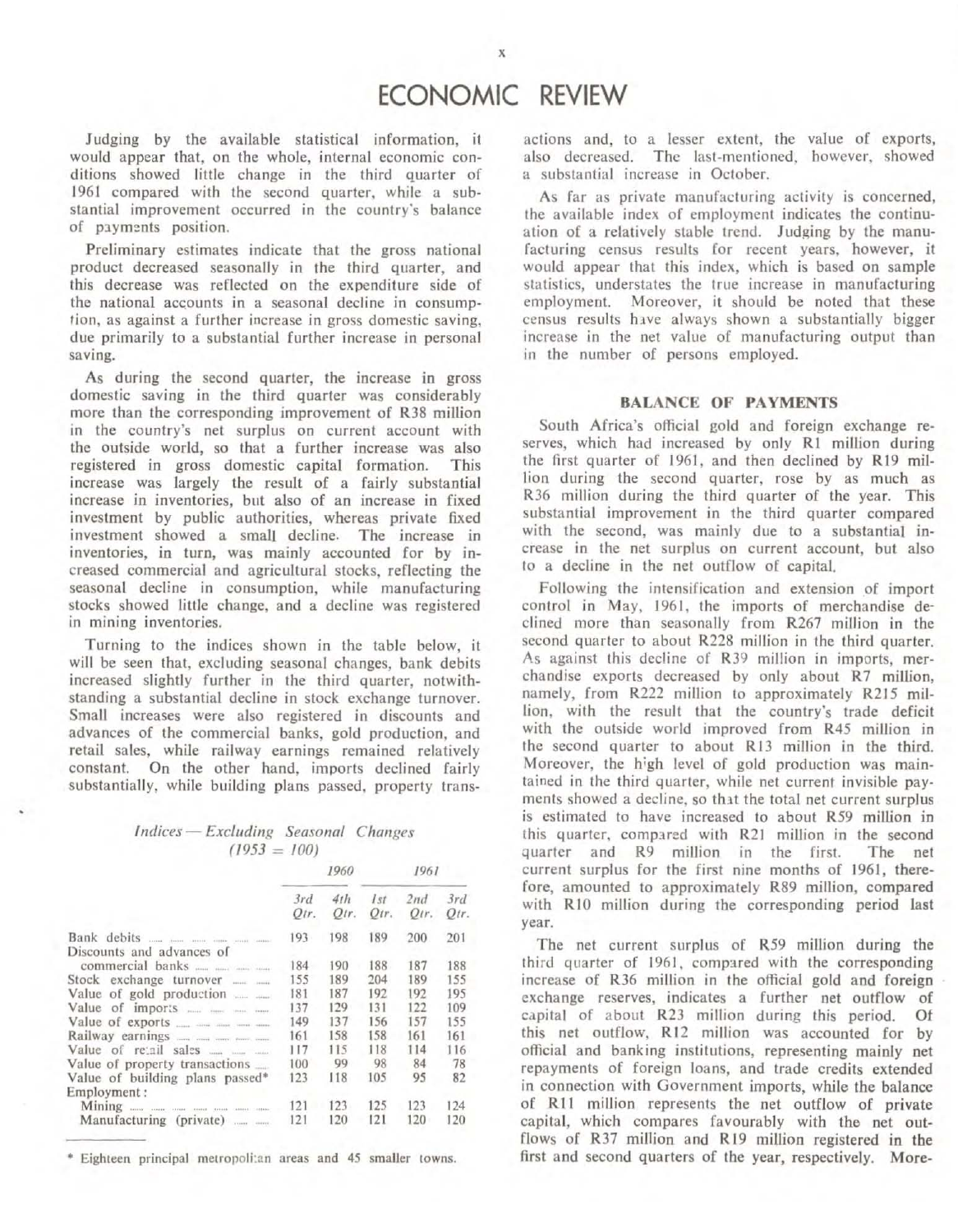over, this further net outflow of private capital during the third quarter was actually the result of a net inflow of foreign capital of about R1 million, as against a net outflow of South African resident-owned funds of about R12 million.

The reversal of the net movement of private foreign capital from a net outflow of R21 million in the first quarter of 1961, and R24 million in the second quarter, to a small net inflow of about R1 million in the third quarter, was partly due to the extension of exchange control during June, to dealings in South African securities between the Johannesburg Stock Exchange and the London and Bulawayo Stock Exchanges, whereby the outflow of capital On account of purchases of South African se· curities by residents from foreigners was stopped<sup>\*</sup>. Partly, however, it was also due to the receipt during the third quarter of a substantial amount of foreign long.term loans by the private sector. Such identified loan re· ceipts amounted to about R22 million, but was largely offset by a net outflow of about R9 million of other long-term funds. representing almost entirely repayments of uranium and other private loans, and by a net outflow of R12 million of short-term funds, which, however, was mainly accounted for by credits arising from foreign trade transactions.

As far as South African resident·owned capital is con· cerned, the reversal of the net inflow of R5 million which occurred in the second quarter, to a net outflow of about R12 million in the third quarter, was to a large extent due to an increase during the latter period in the amount of export proceeds retained overseas, as well as in funds transmitted abroad, in anticipation of dividend payments in the fourth quarter.

During the months of October and November, 1961, the gold and foreign exchange reserves held by the Reserve Bank rose further from R197.4 million to R250.3 million. During this period the Government received a loan of about R7 million from a group of Italian banks, but repaid I.B.R.D. and other foreign loans to the extent of about R9 million. Moreover, the Reserve Bank repaid R7 million of short-term foreign loans, while, judging from the October figures, the commercial bank's long-term foreign liabilities also showed

\*. The following table shows the purchases and sales by South African residents from and to foreigners of securities listed on the Johannesburg Stock Exchange as reported by stockbrokers (unadjusted for nominee and direct transactions) :

Purchases Sales Net

|                                                     |          | by $S.A.$ by $S.A.$ |        | residents residents purchases |  |
|-----------------------------------------------------|----------|---------------------|--------|-------------------------------|--|
|                                                     | $R$ Mil. | R Mil.              | R Mil. |                               |  |
| time                                                | 18.6     | 7.4                 | 11.2   |                               |  |
| 2nd<br>Qtr.<br>$\cdots$<br>sivers.<br><b>Greene</b> | 13.2     | 3.7                 | 9.5    |                               |  |
| July<br>Titled Titlers (1999) Titles (1999)         | 1.8      | 1.5                 | 0.3    |                               |  |
| August                                              | 2.4      | 2.1                 | 0.3    |                               |  |
| September                                           | 1.5      |                     | 0.4    |                               |  |
| <b><i><u>States</u></i></b>                         | 1.9      |                     | 0.3    |                               |  |
|                                                     |          |                     | 0.1    |                               |  |

a substantial decline. Thus, although information on the movement of private capital is not yet available at this stage, it would appear that the increase of about RS3 million in the reserves during these two months, was mainly accounted for by a further substantial net surplus on current account, estimated at approximately R40 million for the month of October alone.

Towards the end of November, a loan of RI8 million was granted by the J.B.R.D. to the Government and Escom, while early in December, the Government an· nounced the receipt of a loan of about R7 million from a German bank. The latter will be drawn on 19th December, and the former over the next 15 months as and when payments are made for imports of the relevant capital equipment.

### MONEY AND BANKING

Mainly as a result of the improved balance of payments position, the amount of liquid assets held by the private sector with the banking sector, which had declined by R60 million during the first quarter of 1961, and then increased by R48 million in the second quarter, rose further by R61 million during the third quarter. Subsequently during October, these liquid assets increased further by about R8 million, reflecting mainly the continuation of a favourable balance of payments, although the effect of the latter was partly offset by a substantial increase in Government deposits, signifying the start of the seasonal shift of funds from the private to the Government sector.

In addition to the increase of R69 million in the liquid assets held by the private sector with the

*Changes in Liabilities and Assets of the Banking Sector* (R *millions)* 

|                                                | 1961 |                           |  |       |                          |
|------------------------------------------------|------|---------------------------|--|-------|--------------------------|
|                                                | Is:  | $2nd$ $2rd$               |  |       | Qtr. Qtr. Qtr. Sep. Oct. |
| Private Sector:                                |      |                           |  |       |                          |
|                                                |      | $-36 + 10 + 29 + 26 -18$  |  |       |                          |
|                                                |      | $-24 + 38 + 32 + 41 + 26$ |  |       |                          |
| Total same same sure user some same same sures |      | $-60 +48 +61 +67 +8$      |  |       |                          |
| Net gold and foreign exchange                  |      | $-15 -13 +42 +30$         |  |       | $+29$                    |
| Claims on Central Government†                  |      | $-27 -15 -4 +14$          |  |       | $-4$                     |
|                                                |      | $-26 + 81 + 6 + 6$        |  |       | $-19$                    |
| Central Government deposits††                  |      |                           |  |       |                          |
| Net claims on provincial                       |      | $-35 + 15 + 3 + 3$        |  |       | $-3$                     |
| Net claims on local authorities                |      | $+3$ -12 +11 - 3          |  |       | $-2$                     |
|                                                |      | $+23 -14 +22$             |  | $+13$ | $-1$                     |
| Long-term foreign liabilities††                |      | $-3$ $-2$ $+1$ $-1$       |  |       | $+8$                     |
|                                                |      | $+20 + 8 -20 + 5$         |  |       | $\sim$                   |
|                                                |      | $-60 + 48 + 61 + 67 + 8$  |  |       |                          |
|                                                |      |                           |  |       |                          |

• Gold and foreign exchange reserves less short·term foreign liabilities.

t Excluding Government stock held by Reserve Bank i.r.o. external debt of the Government.

tt Increase-: decrease+.